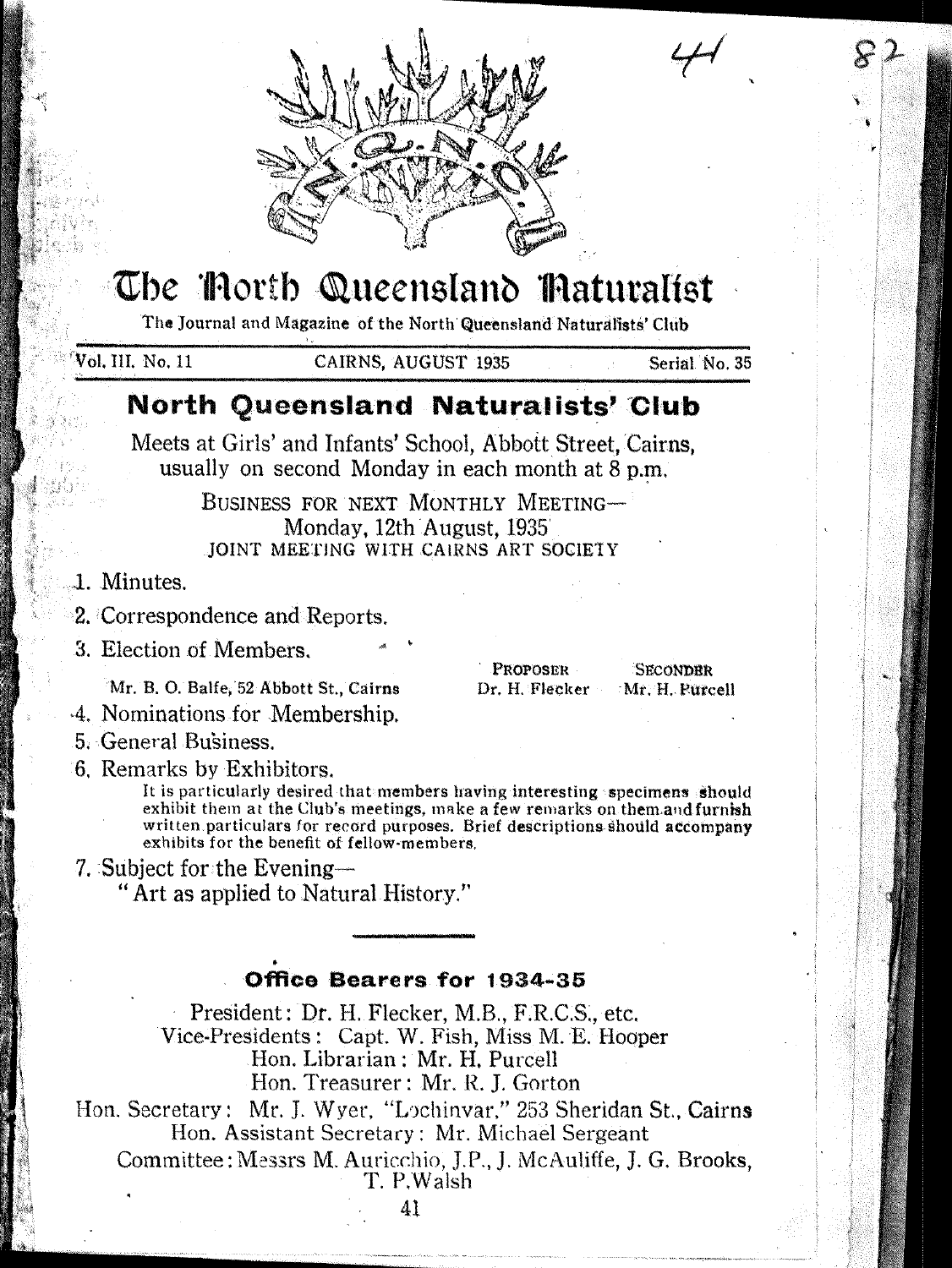THE NORTH QUEENSLAND NATURALIST

## **North Oueensland Orchid Records**

By the REV. H. M. R. RUPP. Woy Woy, N S.W.

I have already been allowed to present some notes on the orchids of this great area, in this journal for July and December 1934 and February 1935. The following notes may be regarded as supplementary, in part dealing with more recent records, and in part giving. further information in regard to some of the species already dealt? with.

Oberonia Titania Lindl. (O. palmicola F.v.M.)-This fairy 1 orchid with the fairy name has reached me from two sources:  $(1)$ Dr. Flecker of Cairns who secured some fine specimens from Mr. Flockart obtained at Kuranda, as well as others obtained at a considerable altitude from Mt. Bartle Frere by members of the Cairns' Alpine Club; (1) Mr. Macpherson at Proserpine. *0. Titanta* extends southward to New South Wales, and I collected it on the Bellinger River last year. But Dr. Flecker and Mr. Macpherson both sent what may be termed a"giant" form, the plant and racemes being approximately three or four times as large as the type. The individual: flowers, however, are no larger, and agree in all respects. Dr. Flecker had previously sent a very diminutive specimen, also from Kuranda, collected by Mr. Flockart, so that evidently both forms occur about the Barron Gorge.

*Liparis hebenarina* F.v.M.—See "N.Q. Nat." for July 1934. This species has recently given us a surprise, Mr. W. Fordham having found it between Brunswick Heads and Byron Bay in N.S.W. It was supposed to be a strictly tropical plant. I have related the circumstances and have given a figure of the plant in the "Victorian Naturalist" for May 1935.

Microstylis congesta Reichb. f.-See "N.Q. Nat" for Dec., 1934. Mr. Bates's plants flowered well for me, and five capsules were developed on one raceme. I did not observe the agent. but the fact of fertilisation is interesting. In its native habitat this orchid develops capsules very freely.

D. Bairdianum Bail.—This species reached me from Ingham per Mr. A. Glindeman. A budding raceme failed to develope.

D. Taylori Fitzg. - Cairns, W. F. Tierney, and later, Dr. Flecker, who obtained his specimens firstly from Mr. T. Carr from Root's Creek and subsequently from a considerable altitude on Mt. Bartle, Frere from members of the Cairns Alpine Club. This species flowered int he late autumn of 1935. It appears to be far more amenable to cultivation than its near ally  $D$ .  $h$ *ispidum*  $A$ . Rich.

D. teretitolium R.Br.—See "N.Q. Nat." for Dec. 1934. A review of the species was read at the N.S.W. Linnean Society meeting of May 1935. The North Queensland form was described as var. *tasciculatum, var. nov.* The racemes are clustered in "fascicles" at the base of the leaf, giving a most distinctive appearance to this form: and there are other differences.

D. Mortii F.v.M.-See "N.Q. Nat." for July 1934, under D. Bowmanii and as a corollory to this, the "Q'land Nat." (Brisbane) for August 1934.

#### THE NORTH QUEENSLAND NATURALIST

*Bulbophyllum* sp. (2). Specimens from Kuranda and from an islet in Josephine Creek, Bellenden Ker Range, with two flowers only. appear to be B. Prenticei, F.v.M.; and some from Ingham and some locality unknown to us, correspond well with B. lichenastrum, F.v.M. but flowers are lacking. Further material, with more flowers, is required in both cases. There is some doubt whether the plate in Fitzg. "Austr. Orch," II, which was published after Fitzgerald's death, is really B. *lichenastrum*, and Rolfe in Orch. Review xiii. 1905. expresses the view that this species is a *Dendrobium*, not a bulbophullum.

To be continued.

### **Excursions**

 $\mathcal{L}^{\mathcal{L}}_{\mathcal{A}}$  .  $\mathcal{L}$ 

The President of the Cairns Alpine Club invites members to the following excursions:—11th August, Yarrabah to Brown's Bay (by Jaunch). 25th August, Upper Stony Creek, via No. 13 Tunnel, fare 1/6. September, Glen Boughton and Gorge (by launch. Further detaile from I. T. Higlett, Bank of N.S.W.

#### Addenda et Corrigenda (Figures after plants indicate flowering months)

Vol. 1, No. 10 p. 6-Calophyllum inophyllum. For Alexandrian Laurel read Tacahamac Tree. Add mos. 6 to 8. Vol. 3, p. 40.-Before Pterolobium add Fleming'a, Roxb.<br>linea'a Roxb. G. of Carp. (F.v.M.); Burdekin R. (Bowman); D nison Cr. (Bow-<br>man); Pt. Den'son (Dall.); Sephora L. Edgecomb B. (Dallachy). pouciflora. Ben'h. G. of Carp. (Landsb<sup>o</sup>rough). parviflora, Benth. Burdekin R. (Bowman); Pt. Denison (Dall.) involuerata, Benth. End avour R. (R.Br.) Dalhergia, L. densa Benth. P. of Wales I. (R.Br.); Albany I. (Hill). Lonchocarpus, H.B. et K. nrgn, Ait. Blackii (F.v.M.), Benth. 10. L. Barrine (Kajewski). Derris, Lour. uliginosa Benth. Mo-kor-ja. I. of G. of Carp. (R.Br.); C. York  $\sim$   $\epsilon$ ttin). koolwibberah, F.M.B. Koolwibberah. Mulgrave R. Scrubs (F.M.B.)

trifoliata. 5. 10. Green Is. (Bates); Wright's Cr. (Flecker); L. Barrine (Kajewski) Pongamin, Vent. C. York (M'Gillivray): Fitzrov I. (M'Gillivray); Pt. Denison (Fitzalan); Edgecombe B. (Dall.). pinnata, (L.). Merrill.<br>Daintree R. (Kajewski). tomentora, L. Burdek'n (F.v.M.): Green I. (Wright). Castanospermum. Cunn. australe. Cunn. Black Bean Tree.  $10 \text{ to } 12.$ Endeavour R. (B. and Sol); Daintree R. (Kajewski): Barron Par. (Swain): Gadgarra Par. (Ewain); Malanda Par. (Swain); Dirran Par. (Swain). Caesa'pin'a, L. Bornard I (M'Gillivray). Mezoneurum. Desf. brachvearpum. 11. S Mossman R. (Flecker). robestem. White. 8 10 and 11. Butcher's Creek (Miss Walsh); Bearin (Kajewski); Danbulla (Kajewski). Cassia ala'a. For Ringworm Scrub read Ringworm Shrub.